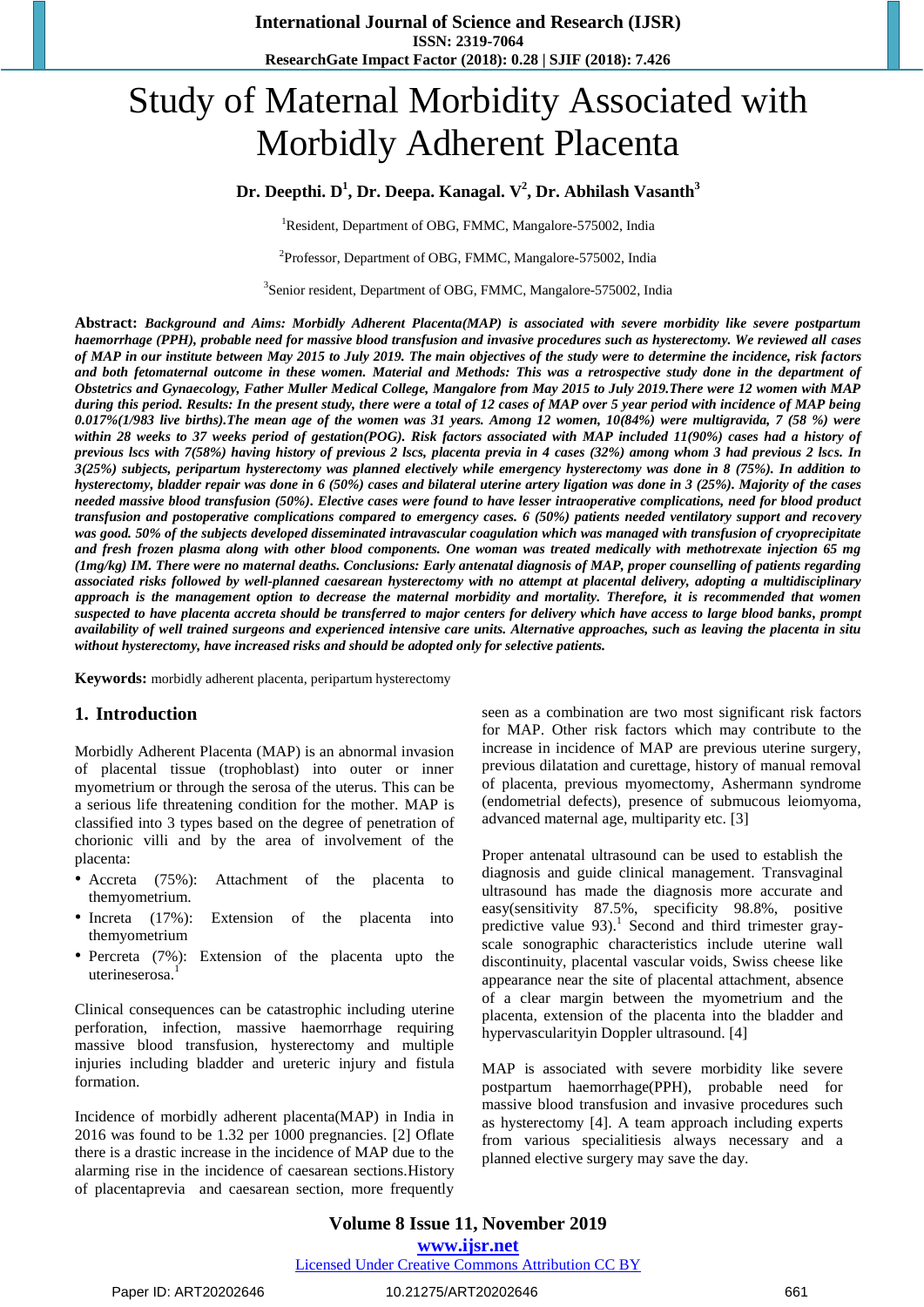### **2. Methodology**

This was a retrospective study done in the department of Obstetrics and Gynaecology, Father Muller Medical College, Mangalore from May 2015 to July 2019.There were 12 women with MAP during this period. The medical records of all the 12 women were reviewed. The main objectives of the study were to determine the incidence, risk factors and both fetomaternal outcome in these women. Demographic data, clinical characteristics, operative details and outcome were reviewed. The risk factors were analysed. The maternal morbidity and fetal outcome associated with MAP were assessed .

# **3. Results**

**Table 1:** Demographic data

| <b>Table 1.</b> Demographic data |                                       |               |
|----------------------------------|---------------------------------------|---------------|
| Feature                          |                                       | <b>Number</b> |
|                                  |                                       | of cases      |
| Maternal age                     | $<$ 30                                | 3(25%)        |
| (yrs)                            | >30                                   | 9 (75%)       |
| Gravida                          | Gravida-1                             | 1(8%)         |
|                                  | Gravid-2                              | 1(8%)         |
|                                  | Gravida $\geq$ 3                      | 10 (83%)      |
| Gestational age                  | $<$ 20                                | 2(17%)        |
| (weeks) at                       | 20-28                                 | 1(8%)         |
| presentation                     | 28-37                                 | 7(58%)        |
|                                  | $37 - 40$                             | 2(17%)        |
| ANC care                         | <b>Booked</b>                         | $6(50\%)$     |
|                                  | Unbooked                              | $6(50\%)$     |
| Risk factor                      | Previous 1 LSCS                       | 4 (33%)       |
|                                  | Previous 2 LSCS                       | 7(58%)        |
|                                  | H/O dilatation and curettage          | 3(25%)        |
|                                  | Placenta praevia with previous 1 lscs | 1(8%)         |
|                                  | Placenta praevia with previous 2 lscs | 3(25%)        |
| Comorbidities                    | Moderate anaemia                      | 2 (17%)       |
|                                  | Pre eclampsia                         | 1(8%)         |
|                                  | Gestational diabetes mellitus         | 1(8%)         |
|                                  | Rh negative pregnancy                 | 1(8%)         |

**Table 2:** Clinical Characteristics

|                                       |                            | Number of cases |
|---------------------------------------|----------------------------|-----------------|
|                                       | Bleeding per vagina        | $6(50\%)$       |
| Presenting                            | Referred for tertiary care | 4 (33%)         |
| complaint                             | Pain abdomen               | 1(8%)           |
|                                       | Giddiness, Syncope         | 1(8%)           |
| Clinical condition                    | Stable                     | 10(83%)         |
| on arrival                            | Unstable (Tachycardia and  | 2(17%)          |
|                                       | hypotension)               |                 |
| Mode of                               | Elective                   | 3(25%)          |
| termination                           | Emergency                  | 8(67%)          |
|                                       | $<\!\!8$                   | 2(17%)          |
| Haemoglobin at<br>presentation(gm/dl) | $8 - 10$                   | 5(42%)          |
|                                       | >10                        | 5(42%)          |
| Mode of diagnosis                     | <b>USG</b>                 | 10 (83%)        |
|                                       | <b>MRI</b>                 | 2(17%)          |
|                                       | Accreta                    | 2(17%)          |
| Placenta                              | Increta                    | 4 (33%)         |
|                                       | Percreta                   | $6(50\%)$       |

**Table 3:** Maternal outcome

|            |                    | Number of cases |
|------------|--------------------|-----------------|
| Management | Conservative       | 1(8%)           |
|            | Surgical           | 11(92%)         |
| Morbidity  | Injuries           |                 |
|            | <b>Bladder</b>     | $6(50\%)$       |
|            | Bowel              |                 |
|            | Repeated admission | 1(8%)           |
| Mortality  |                    |                 |

| Table 4: Maternal complications |  |
|---------------------------------|--|
|---------------------------------|--|

|                           |                          |                   | Number of cases           |
|---------------------------|--------------------------|-------------------|---------------------------|
|                           |                          |                   | <b>Elective Emergency</b> |
| Hysterectomy              |                          | 3(25%)            | 8(67%)                    |
| Additional procedure      | Bladder repair           | 2(17%)            | 4(33%)                    |
| needed                    | <b>Bilateral</b> uterine | 2(17%)            | 1(8%)                     |
|                           | artery ligation          |                   |                           |
| Massive blood transfusion |                          | 1(8%)             | 5(42%)                    |
| DIC                       |                          | 1(8%)             | 5(42%)                    |
| Postoperative hospital    | -7                       | 1(8%)             |                           |
| stay(days)                | $7 - 14$                 | 2(17%)            | 3(25%)                    |
|                           | >14                      |                   | $6(50\%)$                 |
| Postoperative             | Ventilator support       | 2(17%)            | 4(33%)                    |
| complications             | Acute kidney injury      | $\mathbf{\Omega}$ | 1(8%)                     |
|                           | Pleural effusion         |                   | $1(8\%)$                  |

**Table 5:** Fetal outcome

|                    | Number of cases |
|--------------------|-----------------|
| Abortion           | 3(25%)          |
| Live birth         | 8 (67%)         |
| Intrauterine death |                 |

|                          |                | Number of cases |
|--------------------------|----------------|-----------------|
| Birth weight of the baby | $<1.5$ kg      | (8%)            |
|                          | $<$ 2.5 kg     | 3(25%)          |
|                          | $2.5 - 3.5$ kg | 5(42%)          |
| NICU admission           |                | 6 (50%)         |

In the present study, there were a total of 12 cases of MAP over 5 year period with incidence of MAP being 0.017%(1/983 live births).The mean age of the women was 31 years. Among 12 women, 10(84%) were multigravida, 7(58%) were within 28 weeks to 37 weeks period of gestation (POG). Among all women who underwent electively planned peripartum hysterectomy, 66% were above 34 weeks POG, whereas in emergency group, 73% were less than 34 weeks POG. 6(50%) were booked in our institute and remaining 6(50%) were referrals.

Risk factors associated with MAP included 11(90%) cases had a history of previous lscs with 7(58%) having history of previous 2 lcs, placenta previa in 4 cases (32%) among whom 3 had previous 2 lscs.  $6(50\%)$  patients presented with c/o bleeding per vagina and 4 (33%) came for safe confinement who were referred from outside. 2 (16%) were hemodynamically unstable at the time of admission and required resuscitation.

In 3 (25%) subjects, peripartumhysterectomy was planned electively while emergency hysterectomy was done in8 (75%). All electively planned hysterectomies were diagnosed as placentaaccreta either on USG or magnetic resonance imaging. Abdomen was opened by Pfannenstiel incision in all cases and uterus was opened by Kerr's incision, hysterectomy was done with placenta in situ in

# **Volume 8 Issue 11, November 2019 www.ijsr.net**

Licensed Under Creative Commons Attribution CC BY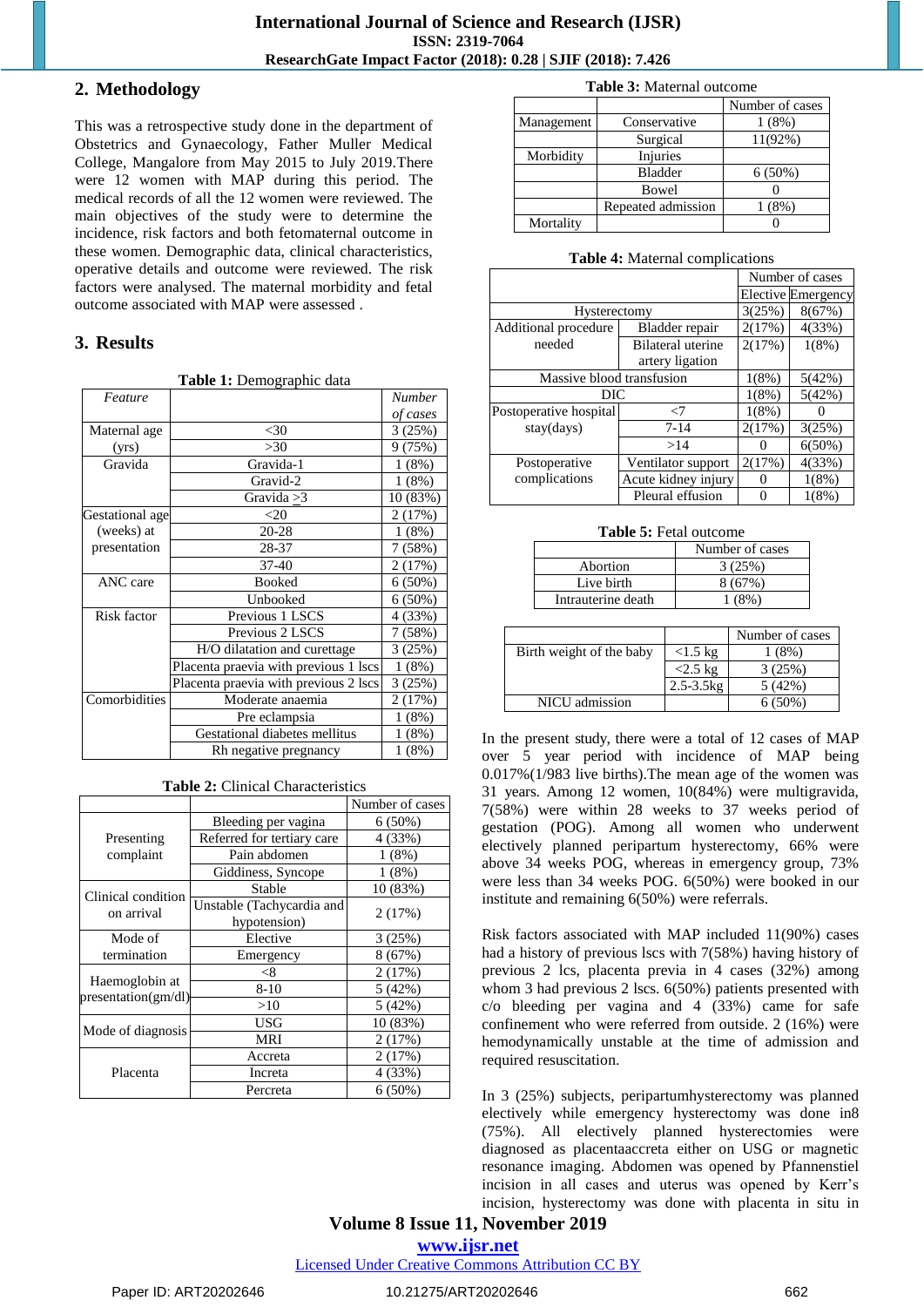#### **International Journal of Science and Research (IJSR) ISSN: 2319-7064 ResearchGate Impact Factor (2018): 0.28 | SJIF (2018): 7.426**

these cases. All patients were managed by a team of senior obstetrician, anesthetist, blood bank officer, pediatrician and urologist. At the time of presentation, 7(58%) had haemoglobinless than 10gm/dl. MRI was done only for 2 which, showed retro placental loss of space and placenta reaching upto uterine serosa.

In addition to hysterectomy, bladder repair was done in 6 (50%) cases and bilateral uterine artery ligation was done in 3(25%). Majority of the cases needed massive blood transfusion (50%). 50% of the subjects developed disseminated intravascular coagulation which was managed with transfusion of cryoprecipitate and fresh frozen plasma along with other blood components.

Table 4 shows that elective cases were found to have lesser intraoperative complications, need for blood product transfusion and postoperative complications compared to emergency cases. 6 (50%) patients needed ventilatory support and recovery was good. There were no maternal deaths reflecting that the decision was do neat the right time. 50% of case shad to stay in the hospital for more than14days.6 out of 8 neonates needed NICU admission.

One woman was nulliparous who had intrauterine death at 28 weeks. She underwent induced abortion outside and was referred to our hospital in view of secondary postpartum haemorrhage and adherent placenta. She was treated medically with methotrexate injection 65mg (1mg/kg)IM. She had repeated admissions later in view of sepsisandanaemia. At present, she is doing good and is being treated for infertility.

# **4. Discussion**

The incidence of MAP in our study was 0.017%(1/983 live births) with a total number of 11,798 deliveries during the study period which was lower than a study by Atal Bihariet al [5] (1.14 per 1000 pregnancies).The mean age of patients in our study was 30 years. This was similar to a study conducted by ranjana et al [1] who found a mean age of 31 years in their study. The optimum time for a planned delivery for a patient with placenta accreta is around 34–35 weeks following a course of corticosteroid injection. This optimizes outcome for the mother, as 93% of patients with placenta accreta report haemorrhage after 35 weeks and planned delivery has been associated with shorter intraoperative times, lower frequency of transfusions and lower ICU admission. [6, 7]. In our study,90% cases had a history of previous lscs. Among them, 4(33%) cases had history of previous lscs with placenta previa. Ranjana et al's [1] study found that 90% cases had a history of previous LSCS. Whereas, the study by Atal Bihariet al [5] showed that 61.90% of MAP subjects had previous caesarean section associated with placenta previa. Krishna voret al [8] in their paper had studied 20 cases of morbidly adherent placenta over one-year span, they also found in their study that the most common cause for morbidly adherent placenta was previous caesarean scar with placenta previa (85%). In their study, majority subjects were with placenta accretain contrast to our study, which had more number of placenta percreta(50%), 10% of their cases needed bladder repair as there was invasion of bladder in adherent placenta. There

was no maternal mortality in our study which signifies the prudent management at the right time.

Among the 12 women, majority (10) were of gravida3or more which was similar to the study by Atal Bihariet al<sup>5</sup> who found that 13(61.90%) were of gravid 3 or more. This might be due to increased risk of MAP in patients with previous LSCS. A strong suspicion of MAP in those with history of previous LSCS helps in proper diagnosis. The incidence rate of MAP can be reduced by making an effort to reduce the primary caesarean section.

We found in our study that peripartum hysterectomy was done in11 cases (92 %). Among them along with peripartum hysterectomy, 6 cases (50%) were associated with bladder repair, 3 cases (25%) had bilateral uterine artery ligation. Atal Bihariet al [5] had found caesarean hysterectomy with internal iliac artery ligation in 5 (23%) and caesarean hysterectomy with bladder repair in 5 (23%) subjects.In our study, more patients required bladder repair which might be due to more cases of placenta percreta as compared to placenta accreta in other studies.

The successful management of placenta accreta includes early diagnosis which helps in planning the management strategy. It becomes easier to organize a multidisciplinary care team approach with skilled surgeon and urologists, fetomaternal experts,well trained nursing staff, experienced blood bank team, well qualified anesthesia team, knowledgeable intensivists, and interventional radiologists. MAP is directly related to frequency of caesarean section. Every effort should be made to reduce the percentage of primary caesarean section so that morbidity and mortality related to MAP can be reduced. If caesarean rates continue to increase, the annual incidence of placenta previa and placenta accreta will increase and in turn, morbidity and mortality will also rise substantially [9].

# **5. Conclusion**

Early antenatal diagnosis of morbidly adherent placenta, proper counselling of patients regarding associated risks followed by well-planned caesarean hysterectomy with no attempt at placental delivery, adopting a multidisciplinary approach is the management option to decrease the maternal morbidity and mortality. Therefore, it is recommended that women suspected to have placenta accreta should be transferred to major centers for delivery which have access to large blood banks, prompt availability of well trained surgeons and experienced intensive care units.Alternative approaches, such as leaving the placenta in situ without hysterectomy, have increased risks and should be adopted only for selective patients.

# **6. Strengths of the Study**

Proper records were available for assessment of risk factors and intraoperative findings. Data for comparision of elective vs emergency procedure were available.

**Volume 8 Issue 11, November 2019 www.ijsr.net** Licensed Under Creative Commons Attribution CC BY